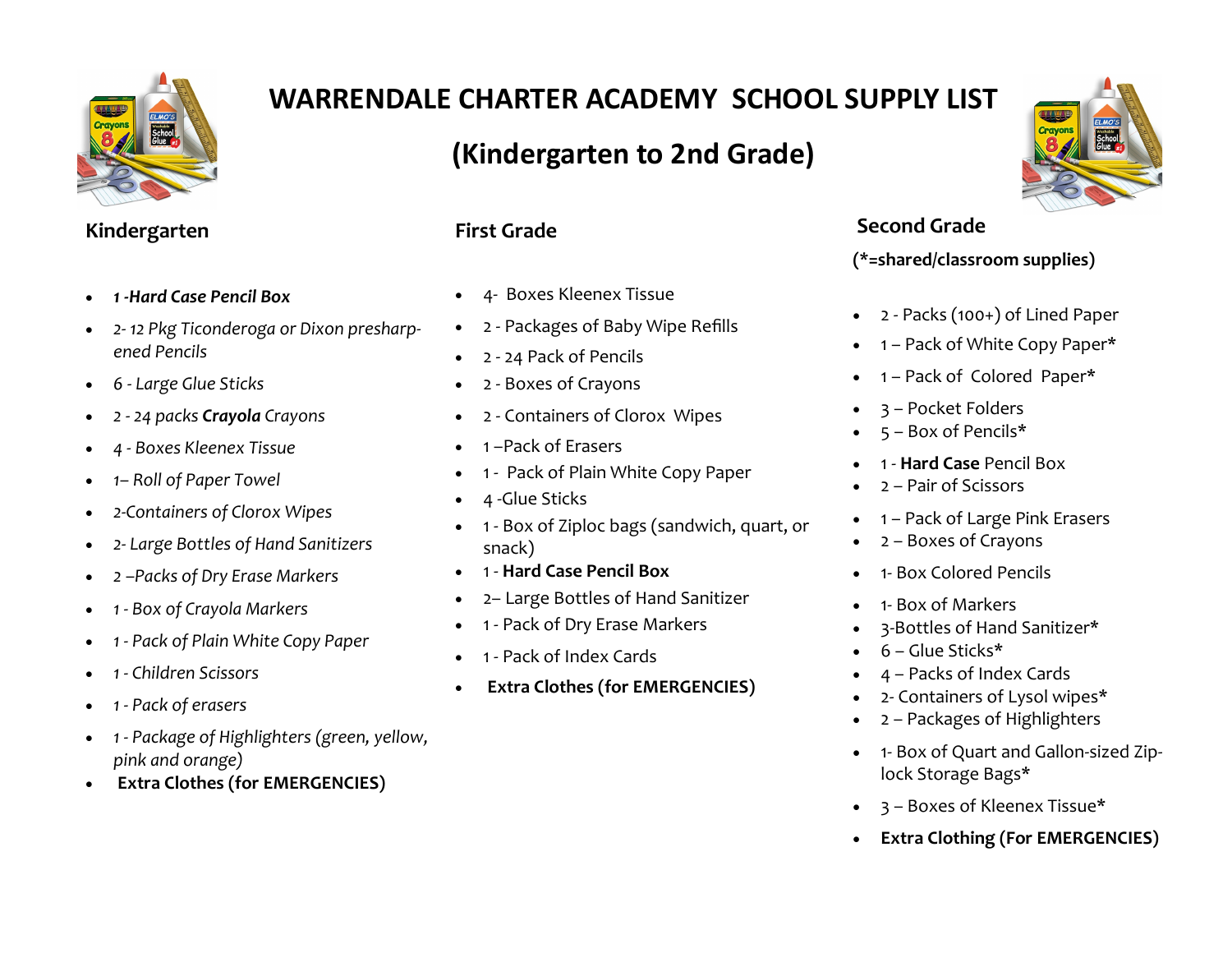

# **WARRENDALE CHARTER ACADEMY SCHOOL SUPPLY LIST**

**(3rd to 5th)**



### **Third Grade (\*=shared/classroom supplies)**

- *2– Rolls of Paper Towels\**
- *4 - Boxes Kleenex Tissue\**
- *2 - Large Bottles of Hand Sanitizers\**
- *2 - Boxes of Antibacterial Wipes\**
- *2– Packages of Wide Rule loose leaf paper\**
- *20 - Wooden Yellow #2 Pencils\**
- *1– Pack of Construction Paper\**
- *2– Packs of White Copy Paper\**
- *1 –Pack of 4 Dry Erase Markers\**
- *4 - Solid color Two Pocket Folders*
- *1 - Pair of Scissors*
- *4 - Glue Sticks\**
- *1 - Pack of Crayons or Markers\**

### **Fourth Grade**

- 4- Boxes Kleenex Tissue
- 2 Large Bottles of Hand Sanitizer
- 1 Package of Sanitizing Wipes
- 2 Packages of Loose Leaf Paper
- 50+ Wooden Yellow #2 Pencils
- 2 –Pencil Top Erasers
- 1 Pack of Dry Erase Markers
- 8 Folders of any Color
- 1 Pack of White Copy Paper

### **Fifth Grade**

- 1 Soft Pencil Case
- 1 Manual Pencil Sharpener w/ cover
- 5 Box of Pencils
- 3 Pencil Top Erasers
- 3 Spiral Notebooks
- 3 Boxes Kleenex Tissue
- 1 Pack of Lined Filler Paper
- 7 Folders of any Color
- 2 Bottles of Hand Sanitizer
- 1– Package of Disinfecting Wipes
- 1 2 Inch Binder
- 1 Package of 8 Colored Pencils or Markers
- 1 Pack of 4 Expo Dry Erase Makers
- 1– Pack of White Copy Paper